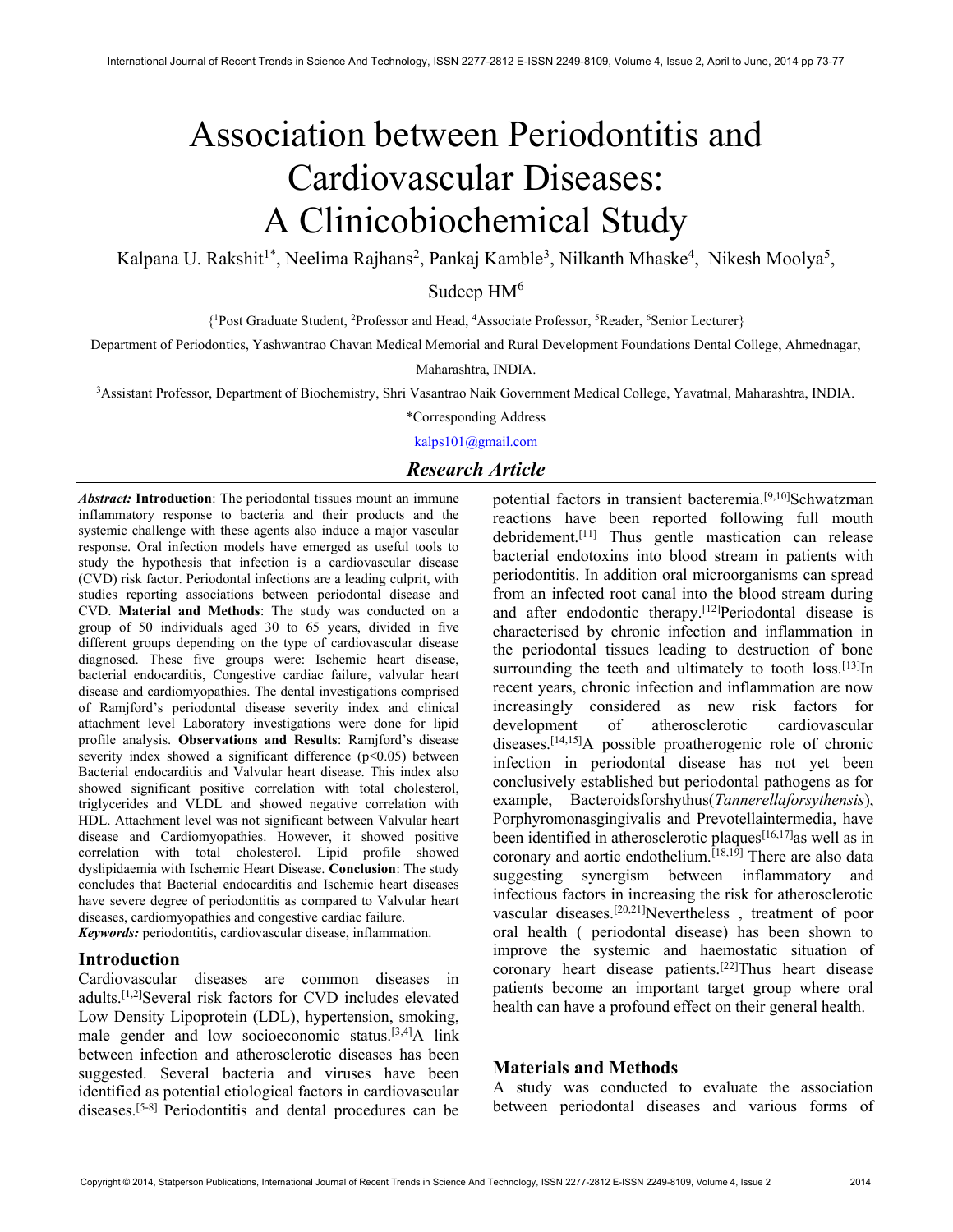cardiovascular diseases among 30 to 65 years old, disease patients admitted in NKP Salve Institute of Medical sciences and research centre, Nagpur. The study was conducted for the duration of 2 months. Selection of Study Population A total of 50 participants were included in the study who were diagnosed as having cardiovascular diseases as confirmed by cardiologist(Based on clinical criteria – echocardiogram, tread mill test and angiography and serum markers) admitted to NKP Salve Institute of Medical science and Research centre in Nagpur, Maharashtra. All the patients were in the age group between 30-65 years. Following were the exclusion criteria

- 1. Patients suffering from other systemic diseases like chronic infectious diseases, renal diseases, thyroid dysfunction, diabetes, liver diseases, malignant disease or are on cancer chemotherapy.
- 2. Patients on immunosuppressant drugs, steroids.
- 3. Patients who have received periodontal therapy in past 6 months
- 4. Alcoholics
- 5. Smokers

The patients were divided into 5 groups depending on the type of cardiovascular diseases

Group A: Ischemic heart disease (IHD)

- Group B: Bacterial endocarditis (BE)
- Group C: Congestive cardiac failure (CCF)

Group D: Valvular heart disease (VHD)

Group E: Cardiomyopathies (CMP)





Of Ramjford's Index of Ramjford's Index

Plaque and calculus scores were merely similar between all the groups. This can be explained on the basis of reduced plaque control measures due to prolonged hospitalization due to cardiovascular diseases. However lowest scores were seen for valvular heart diseases related to both the parameters ( Figure 2 and 3).

A specially designed case history proforma was prepared for the present study. The proforma included all the possible information, regarding patient's cardiovascular disease and oral health. In addition, ramjfords periodontal disease severity index was recorded for each patient. Laboratory investigations included lipid profile, serum cholesterol, low density lipoprotein ( LDL), High Density Lipoprotein (HDL) and triglycerides (TG's). Collected data was analysed statistically using Tukey's multiple comparison test.

## Observations and Results



Figure 1: periodontal status of cardiovascular disease patients

In the present study, 62% patients were having periodontitis and 38% patients showed gingivitis(Fig1). However there was not even a single patient who showed completely healthy periodontal status. Thus this data suggests greater destruction of periodontal tissues in patients with cardiovascular diseases Ramjford's disease severity index showed a significant difference  $(p<0.05)$ between bacterial endocarditis and valvular heart diseases and between ischemic heart diseases and valvular heart diseases.



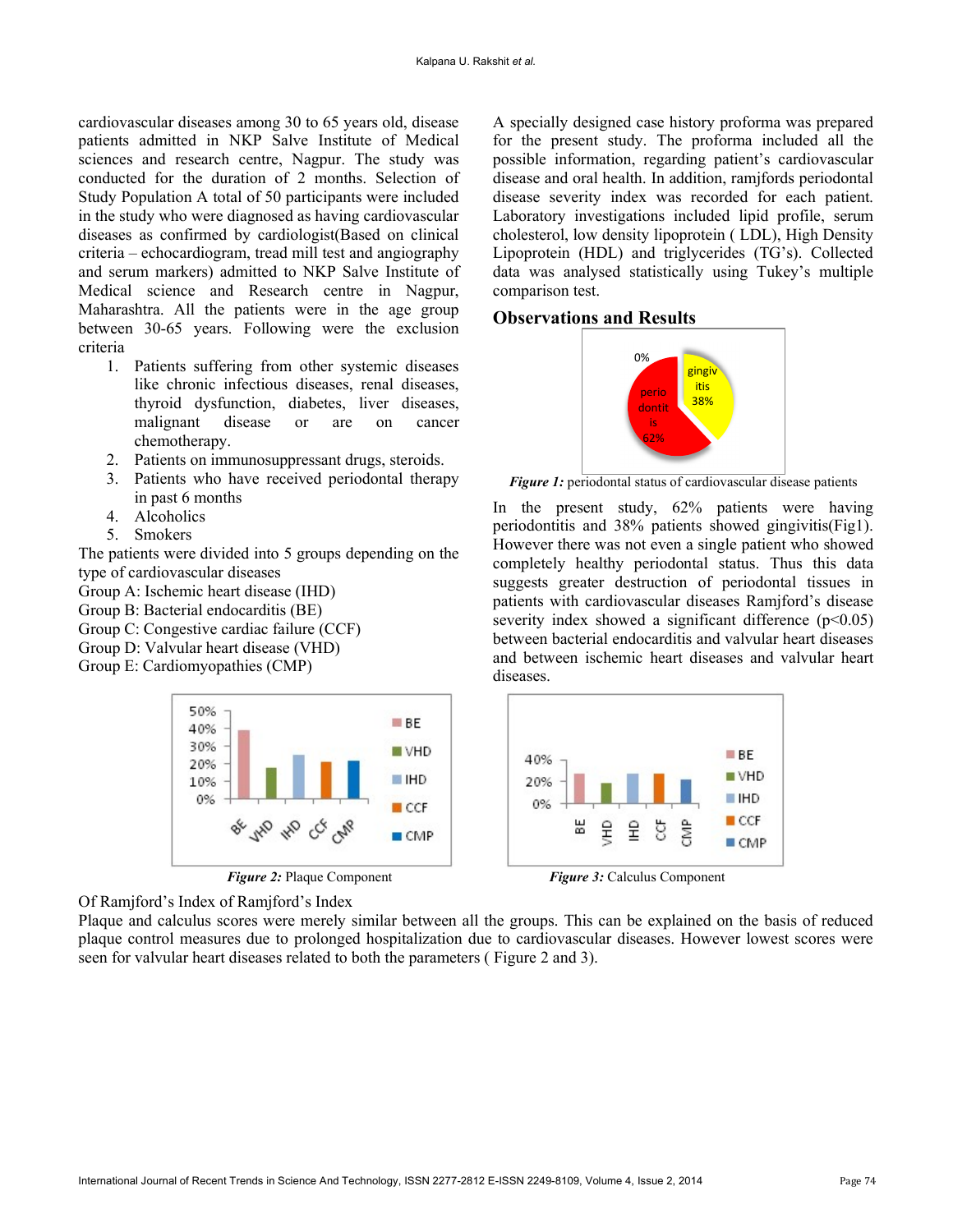

Component of Ramjford's index and periodontal scores with lipid profile. The highest mean score for gingival and periodontal component was observed for Ischemic heart disease followed by bacterial endocarditis and least mean score with valvular heart diseases (Figure 4). Gingival and periodontal component of Ramiford's disease severity index showed significant POSITIVE correlation between total cholesterol, triglycerides and VLDL and showed NEGATIVE correlation with HDL (Figure 5).



Level with Lipid Profile The highest mean score for the gingival and periodontal component was observed for the Ischemic Heart diseases and the least score (non significant) found to be with valvular heart diseases and cardiomyopathies (Figure 6 and 7). Clinical attachment level showed POSITIVE correlation with total cholesterol level. This can be explained on the basis of greater destruction in Ischemic heart diseases and Bacterial endocarditis due to increased bacteraemia along with constriction of blood vessels and reduced blood supply due to released bacterial endotoxins.

#### **Discussion**

Heart diseases are the leading cause of morbidity and mortality throughout the world despite remarkable progress in our understanding of pathogenesis and treatment of the diseases. Most commonly seen are coronary heart disease and bacterial endocarditits. Coronary heart disease is a multifactorial disease. Association have been reported of coronary heart diseases with certain gram-negative bacteria such as Helicobacter pylori (chlamydiae pneumonia) and with certain viruses such as cytomegalovirus. In recent years, key role for inflammation has been established. Several studies have suggested that chronic dental infections may be



Figure 6: Clinical Attachment Level Figure 7: Correlation of Clinical Attachment

associated with coronary heart disease. The main mechanism that has been postulated is the presence of chronic infections like periodontal disease. Periodontal disease is a chronic infection and degree of inflammation in periodontal disease is clearly sufficient to cause systemic inflammatory response, as evidences by increase in C - reactive protein. The presence of periodontal infection may lead to brief episodes of bacteremia with inoculation of atherosclerotic plaques by periodontal pathogens. Subsequent growth of these bacteria would cause inflammation and plaque instability which may precipitate the ischemic attack. In present study we excluded two major confounding factors smoking and diabetes which are major risk factors for both heart diseases and periodontitis.Age is an important factor associated with both periodontitis and cardiovascular diseases as risk of both increases with age. Most of the studies done to see the association between IHD and periodontitis had included study subjects from age of 40 years. The present study included study group from 30 years of age as incidence of heart disease is increasing from 30 years of age. The age limit is restricted at the age of 65 years to avoid any possible bias due to presence of CHD related to physiological changes in older patients [24]. Also missing teeth reduces the oral infectious load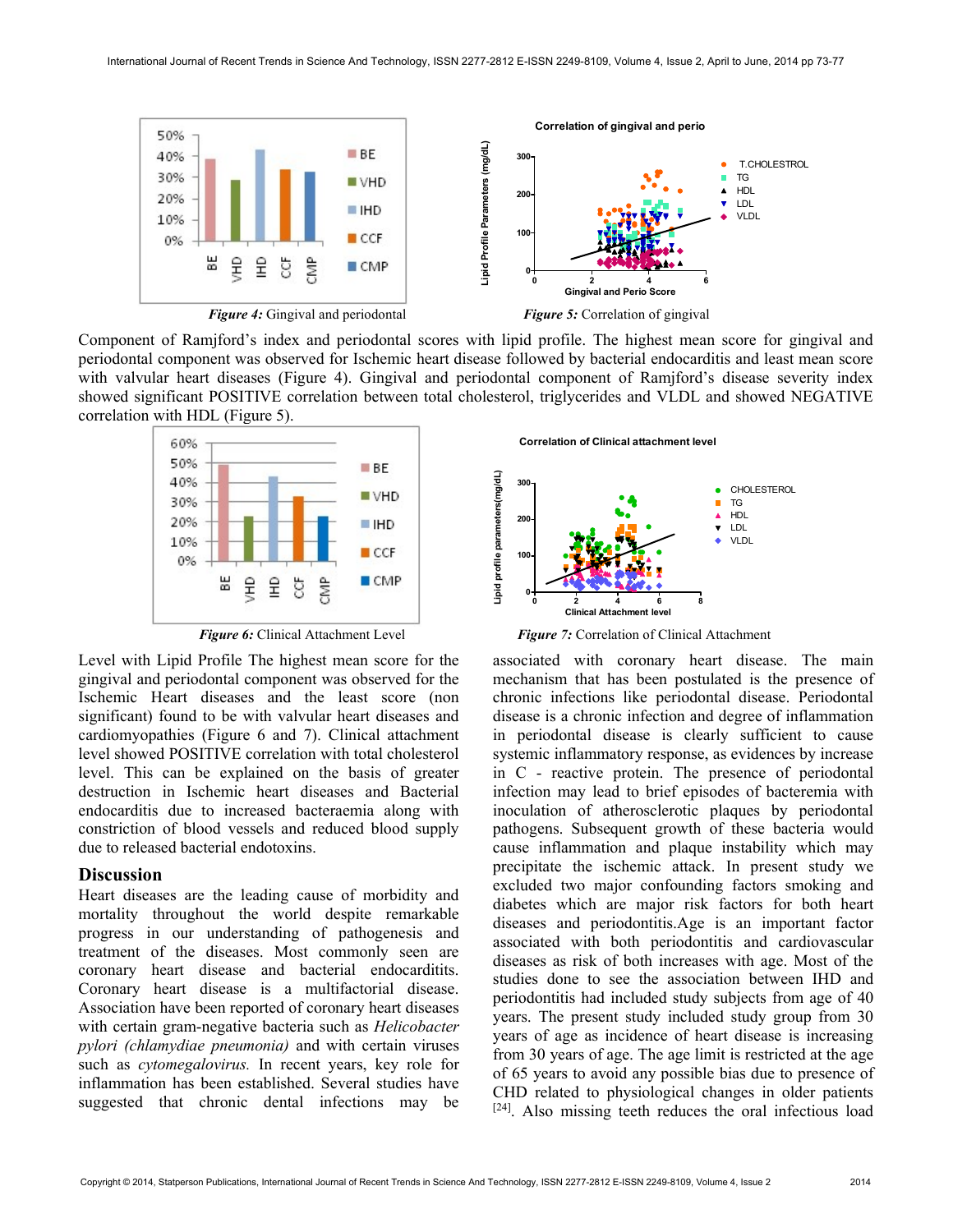which may underestimate the association between periodontitis and heart diseases. Age group (30 to 65 years) was similar to other studies by Miyaki K, Lopez R, Cueto A et al  $[25-27]$ . Men are more likely than women to develop coronary heart disease,stroke and other cardiovascular diseases. Whether this is because ofmale hormones (androgens) which increases the risk or because of female hormones (estrogen) which protects against atherosclerosis is not completely understood. It is likely that both play a role but the protective role of estrogens is predominant factor. In the present study there was male predominance ( male 62% - female 38%) as far as heart disease is concerned, similar to other studies by Lopez R, Mattilla KJ, Persson GR et al [26,28,29]. Recent studies have also shown the link between periodontitis and other oral health variables and hypertension but results are not confirmatoryPersson GR 2008[30]. In the present study significantly more number of cases had a positive history of hypertension. This was also found in studies conductedby Lopez R, CuetoA, Stein JM et al<sup>[26,27,31]</sup>. Epidemiologic studies have shown that the level of total cholesterol in blood is a strong predictor of developing coronary heart disease. The most important and best studied are High Density Lipoproteins ( HDL cholesterol or HDL-C) and low density lipoprotein (LDL-C). Periodontitis has also shown to be associated with increased levels of pro- atherogenic plasma lipoproteins. Evidence suggests that low level chronic exposure to gram negative microorganisms and/or their lipopolysaccharides (LPS) can manifest a state of altered lipid metabolism, the main feature of which is hypertriglyceredimia and lipid oxidation which is due to release of TNF  $\alpha$  and Interleukin -1β. The present study showed that 30 cases had positive history of hypercholesterolemia. This was in accordance with the studies done by Cueto A et al and others<sup>[27,32]</sup>.Among 50 cases 30 subjects had higher than normal recommended level of triglycerides( > 150mg/dl) and this difference was found to be statistically significant. Also there was significant association between TG's and IHD. This was similar to the study done by Miyaki K et al and others[25]in which there was significant higher level of TG's were found among cases compared to controls whereas studies done by Stein JM et al and other authors [31,33] found no significant difference among cases and controls.In the present study periodontal health status was poor among heart disease cases. Similar observations has been reported in various other studies [27,29]. In periodontal disease and cardiovascular disease the cellular sources of inflammatory mediators are very similar. The monocyte/macrophage, lymphocytes,polymorphonuclear leucocytes,mast cells, fibroblast and endothelial cells in both diseases release

these inflammatory mediators. Some differences are that the epithelial cells and osteoblasts produces inflammatory mediators in periodontal disease, while smooth muscles cells also produce these mediators in cardiovascular diseases.The hallmark of periodontal and cardiovascular diseases is a connective tissue degradation , specially collagen breakdown. The matrix metalloproteinases are the primary enzyme that leads to collagen breakdown. In periodontitis, these enzymes degrade the periodontal connective tissue which ultimately leads to tooth loss. Similarly in atherosclerosis these enzymes degrades fibrous cap, which may lead to myocardial infarction. Biologically plausible mechanism that could link periodontal and cardiovascular diseases[9] suggested that S. Sanguismight directly contribute to platelet aggregation and the development of thrombi, which could conceivably contribute to an acute myocardial infarction. This was also suggested by others who showed that multiple infectious agents,including P.gingivalis and S.sanguis may be isolated from atherosclerotic plaques taken from human carotid endarterectomyspecimen<sup>[18,19]</sup>. Among similar lines it is well known that matrix metalloproteinases including the collagenases likely play an important role in periodontal tissue breakdown<sup>[23]</sup>. Also it is known as matrix metalloproteinases also play a role in cardiovascular disease ranging from destabilization of atheromas to regulation of the development of heart failure and deleterious changes in the extracellular matrix in the myocardium. Again one sees parallelism between periodontal tissue destruction and cardiovascular disease mediated by or / and regulated by a similar pathway, in this case one associated with MMP's. In fact, there is increasing evidence that inhibition of MMP's already shown to be effective for inhibition of periodontal attachment loss can also inhibit the development of cardiac failure.

#### Conclusion

Overall this study suggests an association between periodontitis and heart disease. This association was strong and significant even after controlling for the classical risk factors for heart disease. Thus the study further supports the concept that chronic inflammatory conditions like periodontal disease have a significant role in heart disease.

### References

- 1. Kuller IJ, Fisher L, McClelland R et al. Differences in prevalence of and risk factors for subclinical vascular disease among black and white participants in the Cardiovascular Health Study. Arterioscler Thromb Vasc Biol. 1998; 18:283–293.
- 2. WHO. The World Health Report 2001. Annex Table 2 Deaths by cause, sex and mortality stratum in WHO Regions, estimates for 2000.